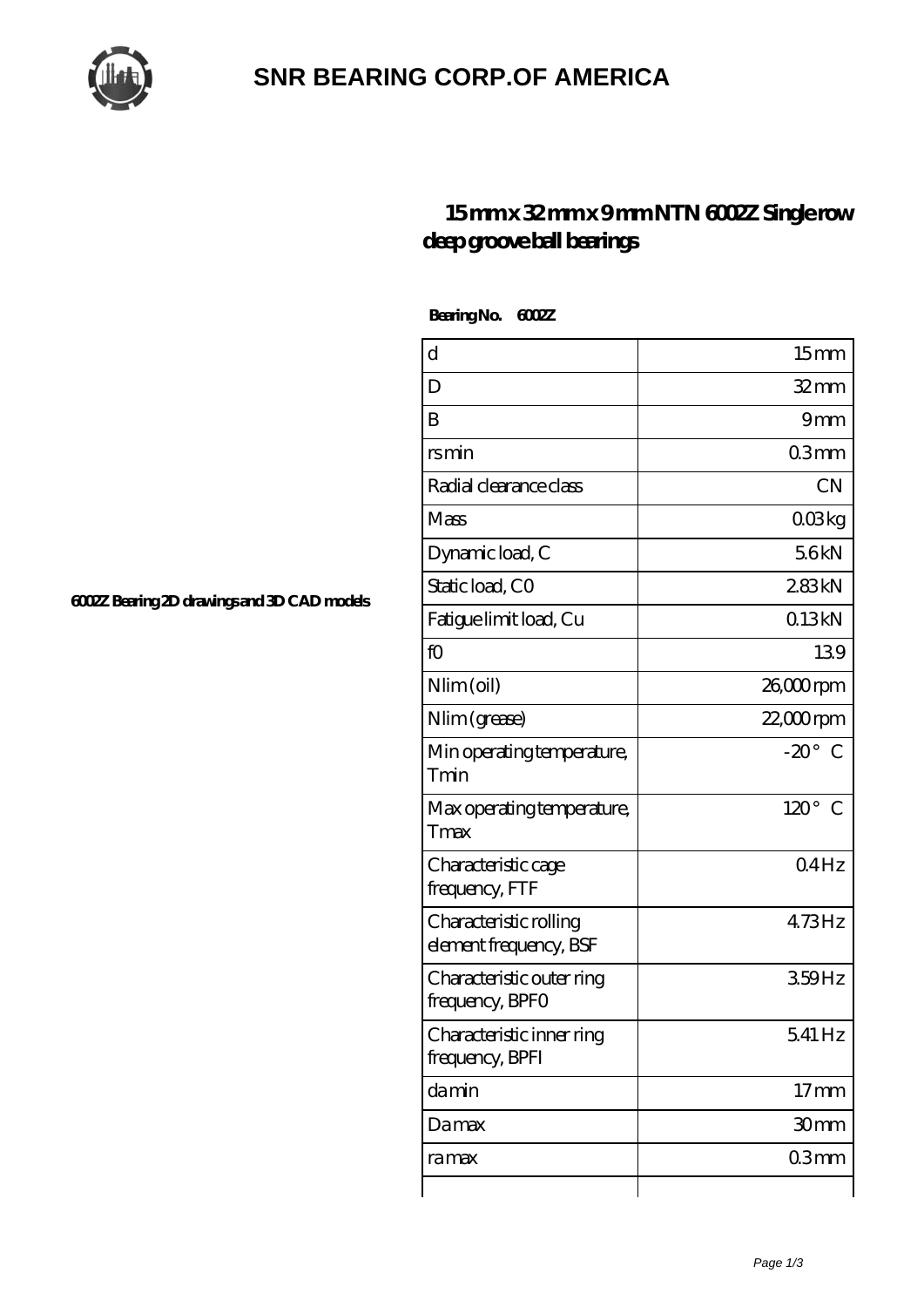

## **[SNR BEARING CORP.OF AMERICA](https://thebestofquebec.com)**

| Category                           | Single Row Ball Bearings                                                                                                                                                                                                       |
|------------------------------------|--------------------------------------------------------------------------------------------------------------------------------------------------------------------------------------------------------------------------------|
| Inventory                          | Q0                                                                                                                                                                                                                             |
| Manufacturer Name                  | <b>NTN</b>                                                                                                                                                                                                                     |
| Minimum Buy Quantity               | N/A                                                                                                                                                                                                                            |
| Weight /Kilogram                   | 0029                                                                                                                                                                                                                           |
| Product Group                      | BOO3O8                                                                                                                                                                                                                         |
| Enclosure                          | 1 Metal Shield                                                                                                                                                                                                                 |
| Precision Class                    | ABEC 1   ISO PO                                                                                                                                                                                                                |
| Maximum Capacity / Filling<br>Slot | No                                                                                                                                                                                                                             |
| Rolling Element                    | <b>Ball Bearing</b>                                                                                                                                                                                                            |
| Snap Ring                          | No                                                                                                                                                                                                                             |
| <b>Internal Special Features</b>   | No                                                                                                                                                                                                                             |
| Cage Material                      | Steel                                                                                                                                                                                                                          |
| Internal Clearance                 | CO-Medium                                                                                                                                                                                                                      |
| Inch - Metric                      | Metric                                                                                                                                                                                                                         |
| Long Description                   | 15MM Bore; 32MM<br>Outside Diameter; 9MM<br>Outer Race Width; 1 Metal<br>Shield; Ball Bearing; ABEC 1<br>  ISO PQ No Filling Slot; No<br>Snap Ring, No Internal<br>Special Features;<br>CO Medium Internal<br>Clearance; Steel |
| <b>Other Features</b>              | Deep Groove                                                                                                                                                                                                                    |
| Category                           | Single Row Ball Bearing                                                                                                                                                                                                        |
| <b>UNSPSC</b>                      | 31171504                                                                                                                                                                                                                       |
| Harmonized Tariff Code             | 8482105068                                                                                                                                                                                                                     |
| Noun                               | Bearing                                                                                                                                                                                                                        |
| Keyword String                     | Ball                                                                                                                                                                                                                           |
| Manufacturer URL                   | http://www.ntnamerica.co<br>m                                                                                                                                                                                                  |
| Weight / LBS                       | 00758                                                                                                                                                                                                                          |
| Inner Race Width                   | OInch   OMillimeter                                                                                                                                                                                                            |